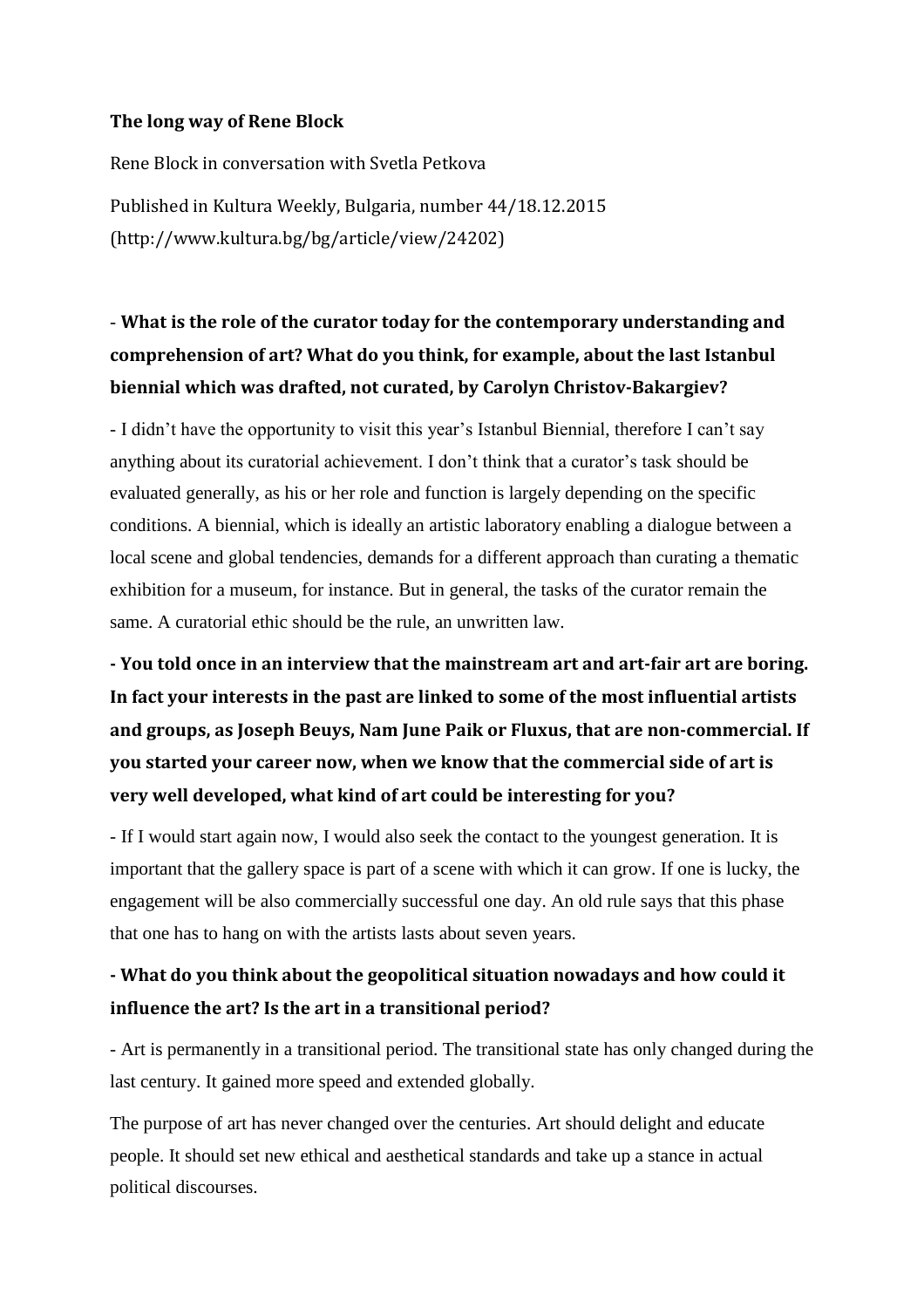**- You are interested in Balkan art and especially in that, coming from Turkey. Where did your interest start from? What do you think about the Balkan art nowadays and especially about Bulgarian art? You have some Bulgarian artworks in your collection…**

- Well, my interest in Turkish artists and artists from the Balkan started the moment I had a chance to meet them and to receive information about their work. But this is no difference than with artists from Germany or other countries. The difference however was for me that it was not just individual artists, but a whole new scene that was to discover in Istanbul in the early nineties. And it was like that with certain countries of the Balkan region after the political opening that came with the fall of the Berlin wall. I am lucky to have some beautiful works by Bulgarian artists in my collection.

During the preparations for the big Balkan exhibition at the Fridericianum in Kassel and the Cetinje Biennale, that is thirteen years ago by now, my impression was that there was no direct communication among the various scenes in the Balkan region. Of course, many artists from different countries knew each other, but they knew each other from bigger or smaller exhibitions that took place elsewhere. They met each other at biennials, for instance, in distant and often non-European countries, or at exhibitions most likely taking place in Western Europe, to which they were invited. But there was probably no exhibition in Sofia with artists from Albania, Montenegro, or Slovakia, and none in Belgrade with artists from Romania. Instead <del>you the countries</del> had exhibitions with artists from France, Germany, or England, because the cultural institutions of these countries funded those exhibitions. There were also no direct flights between Belgrade and Sofia, or between Zagreb and Tirana – one had to fly to Vienna and Istanbul to connect. The observation of the situation lead to the wish to organize events in each of those different places in the Balkan related to the exhibition in Kassel, in order to establish a communication amongst themall participating countries. This happened through exhibitions, publications and conferences as the Balkan Reunion Conference in Sofia in 2004.

## **- Could you tell something about that important exhibition including part of your archive and collection and running at the moment in Germany with the title** *Ich kenne kein Weekend.* **Why did you choose this title?**

- I started organizing exhibitions in 1964. In 2014, I could look back on 50 years of practice as exhibition maker. The Neuer Berliner Kunstverein took this occasion to show material from my archive in a retrospective exhibition, and to document those years in a publication.